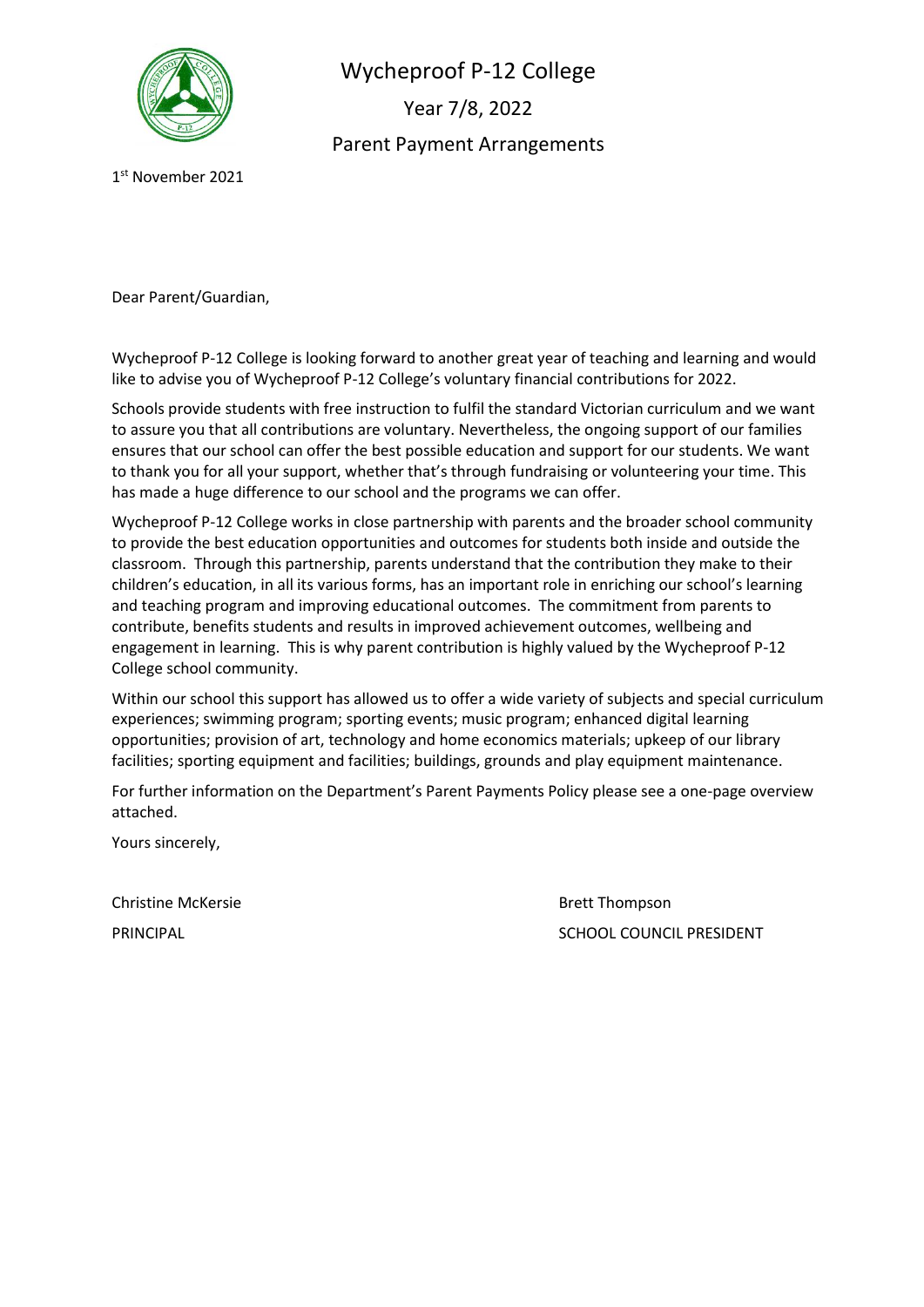

Year 7/8, 2022

## Parent Payment Arrangements

# **Student Name:**

#### **Curriculum Contributions & Other Contributions**

*Curriculum Contributions* - Items and activities that students use, or participate in, to access the Curriculum.

*Other Contributions* - Non-curriculum Items and activities that students use, or participate in

#### **THESE ITEMS ARE VOLUNTARY**

| <b>Curriculum Contributions</b>                                                                                                                                                                                                                                                                                  | Amount        |
|------------------------------------------------------------------------------------------------------------------------------------------------------------------------------------------------------------------------------------------------------------------------------------------------------------------|---------------|
| Year 7/8 classroom consumables, materials, equipment                                                                                                                                                                                                                                                             |               |
| Shared class materials, art supplies, technology materials, home economics<br>$\bullet$<br>ingredients,, transport for sports days, camps & excursions, cultural activities,<br>reports, music, diary, ICT access & upkeep, library & classroom books,<br>photocopying & printing for student learning resources | \$161.00      |
| Year 7/8 Netbook                                                                                                                                                                                                                                                                                                 | \$85.00       |
| Year 7/8 Online Subscriptions<br>Squizya (\$20.00)<br>Maths Pathway (\$69.00)<br>Wordflyers (\$20.00)                                                                                                                                                                                                            | \$109.00      |
| <b>Other Contributions</b>                                                                                                                                                                                                                                                                                       | <b>Amount</b> |
| Newsletter                                                                                                                                                                                                                                                                                                       | \$20.00       |
| <b>Total Amount</b>                                                                                                                                                                                                                                                                                              | \$375.00      |

#### **Educational items for students to own**

A list of recommended stationery items for students in Years 7/8 to purchase will be sent home at the end of Term 4.

*The school recommends you purchase a set of headphones for your child to individually own and use.*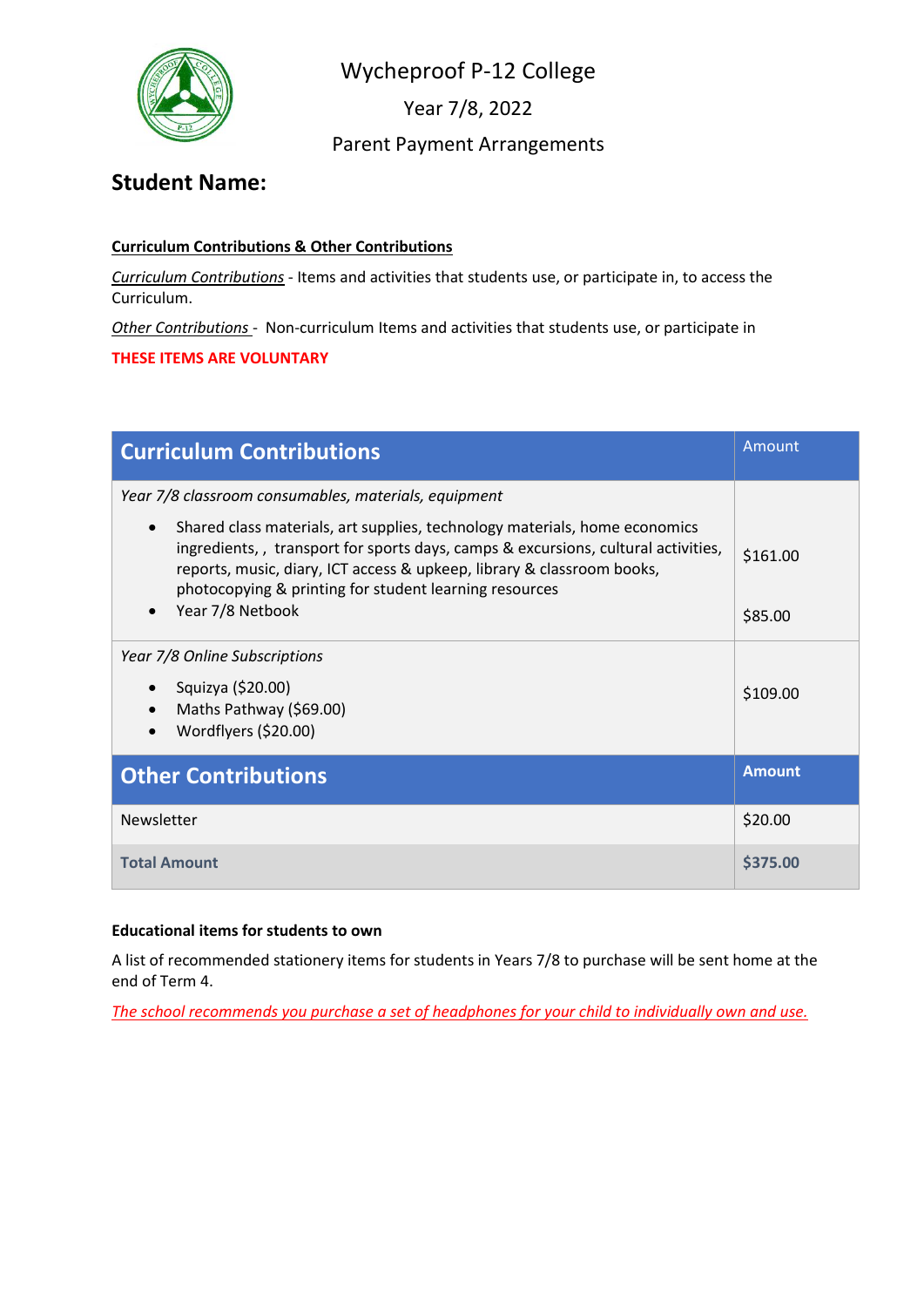

Year 7/8, 2022

## Parent Payment Arrangements

#### New payment procedures

- The Department of Education and Training has sought to clarify the Parent Payments Policy for 2022 to remove any ambiguity relating to parents' financial contributions to schools.
- Changes to how schools request contributions have been made accordingly.

#### Parent Payment Categories

- o **Curriculum Contributions** (previously known as Essential Student Learning Items) support items and activities that help deliver fundamental curriculum or subject learning e.g. General classroom materials and equipment. Curriculum Contributions are *Voluntary*.
- o **Other Contributions** (previously known as Voluntary Contributions) support the school's operation and function more generally e.g. Parent communication tools and school building enhancements. Other Contributions are *Voluntary*.
- o Payments for **Extra-Curricular Items and Activities** (previously known as Optional Items) provide for items and activities over and above what is needed to deliver fundamental curriculum learning. These *user-pays* contributions enhance the schooling experience for students e.g. Optional camps, excursions and events
- Internal invoicing and receipt practices have also changed in relation to the way contributions are processed. Schools will no longer send out invoices and statements for **Curriculum** and **Other Contributions**.
- Parents simply view contribution requests at the beginning of the year, then make their contributions using the payment methods provided.
- Parents may receive Invoices and statements for **Extra-Curricular Items and Activities**. These are often confirmed throughout the year for camps, excursions, special events and other activities or items.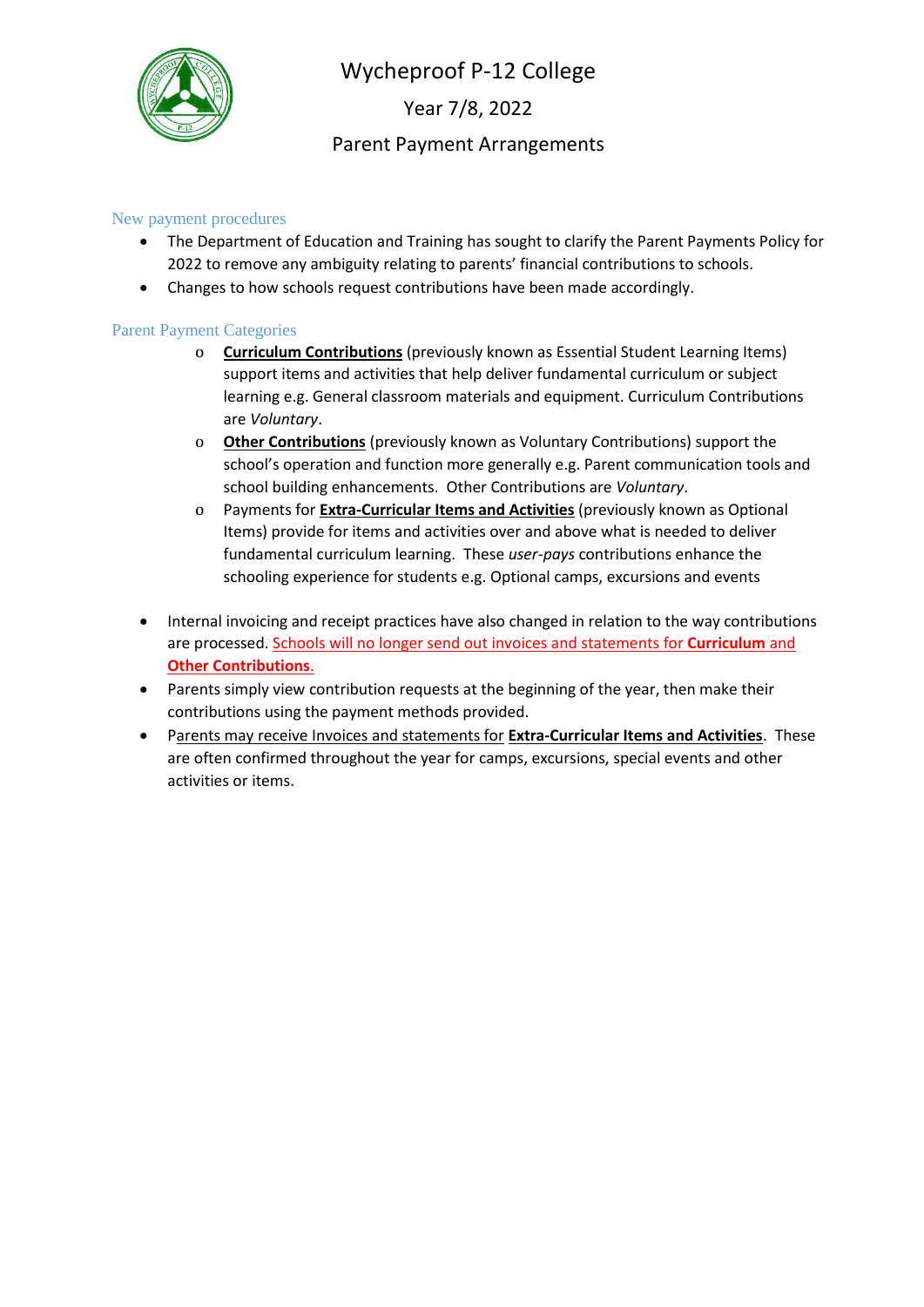

Year 7/8, 2022

Parent Payment Arrangements

#### **Extra-Curricular Items and Activities**

Wycheproof P-12 College offers a range of items and activities that enhance or broaden the schooling experience of students and are above and beyond what the school provides in order to deliver the Curriculum. These are provided on a user-pays basis. Families will be notified of these activities and the exact costs associated in advance.

The table below is used as a guide only.

| <b>Extra-Curricular Items and Activities</b>                                                                                                                                        | <b>Amount</b>    |
|-------------------------------------------------------------------------------------------------------------------------------------------------------------------------------------|------------------|
| Optional Year 7/8 Camp, Cape Bridgewater, Portland, Term 1                                                                                                                          | \$350.00 approx. |
| Optional Year 7/8 Music Equipment Hire                                                                                                                                              | <b>TBA</b>       |
| School Magazine: Each family will be issued with ONE school magazine,<br>FREE of charge with compliments from School Council. Extra magazines<br>may be purchased for \$25.00 each. | \$25.00          |
| <b>Total Extra-curricular Items and Activities</b>                                                                                                                                  |                  |

**Families will be issued with an invoice for items listed in this table if it is relevant to your child.**

*Do not send payments for Extra Curricular Items and Activities UNLESS you receive an invoice.*